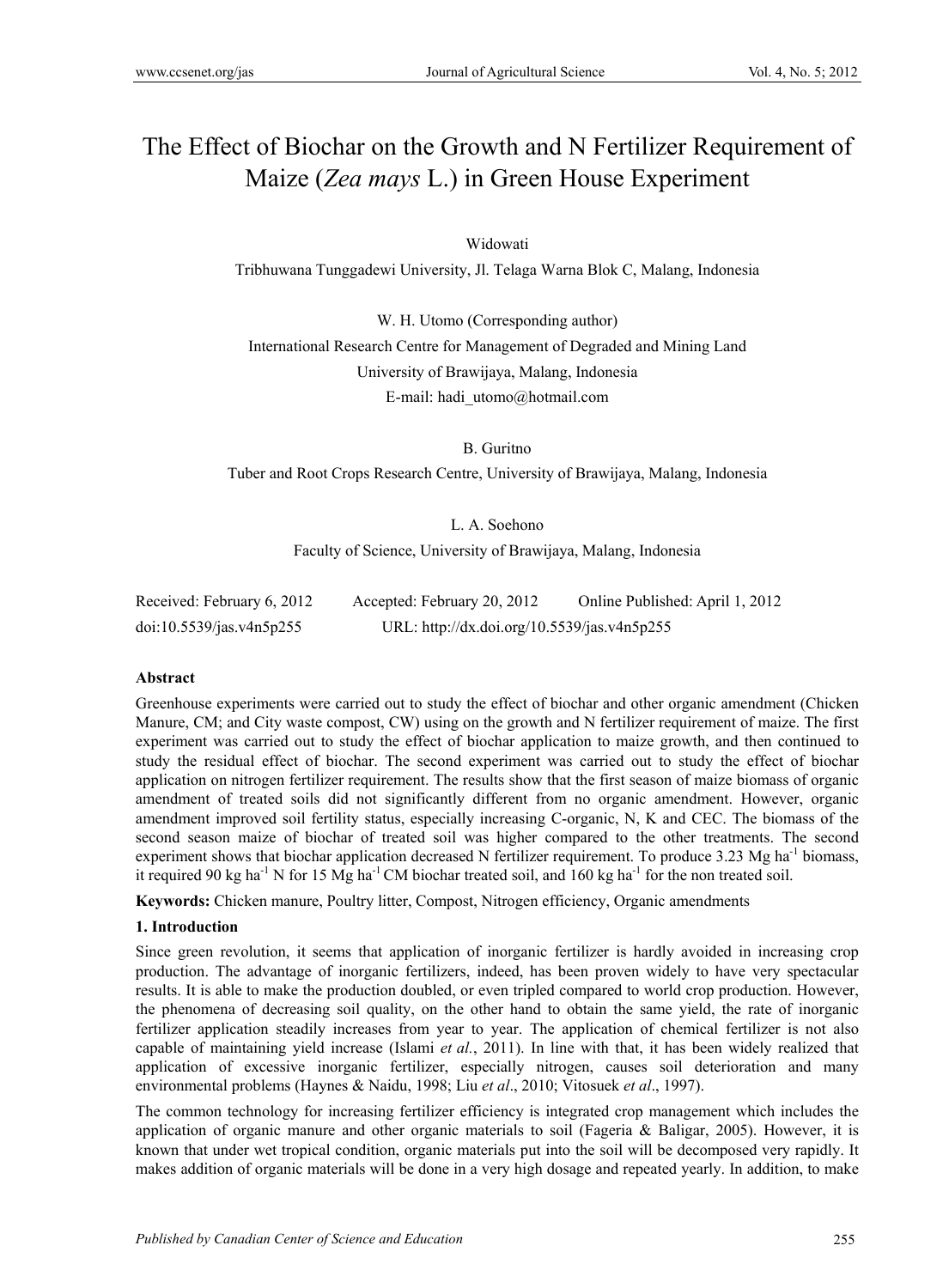higher cost of organic materials application, it is now realized that the rapid decomposition and mineralization of organic materials have a significant contribution to global warming (Jenkinson *et al.*, 1991).

By realizing those problems; some previous researchers try to use the more resistant organic matter such as "char" as the sources of soil organic materials applied to soil (Lehman *et al.*, 2003). This material, which is known as "agrichar" or more commonly term "biochar" has been proven to have the same positive as the organic manure or other organic materials as a soil amendment (Wolf *et al*., 2008). A lot of works have shown that biochar is able to improve soil properties, included soil pH, and CEC (Chan *et al.*, 2008; Masulili *et al.*, 2010), soil aggregation, soil water holding capacity and soil strength (Chan *et al.*, 2008), and to increase soil biology population and activity (Rondon *et al.*, 2007) . Observation of Steiner *et al*. (2007) indicates that in the long term, application of biochar increases plant nutrient availability and soil productivity. Increasing of crop yield with biochar application has been shown by Islami *et al*., (2011a), Sukartono *et al*., (2011) and Yamato *et al.,* (2004) for maize (*Zea mays* L.); Tagoe *et al*., (2008) for soybean (*Glicine max* (L) Merr.); and Islami *et al.,* (2011b) for cassava (*Manihot esculenta* Cranz).

One of the reasons for increasing crop yield with biochar application is the increasing of nitrogen utilization from the applied fertilizer (Steiner *et al.*, 2007; Widowati *et al.*, 2011). This is as the result from the decrease of nitrogen lost due the increase of soil CEC with biochar application (Chan *et al.*, 2008; Masulili *et al.*, 2010) or because of the biochar ability to inhibit N-NO3 transformation from N-NH4 released by fertilizer (Widowati *et al.*, 2011). The experiment reported here is aimed to know the possibility of decreasing nitrogen fertilizer requirement of maize with biochar application. The hypothesis behind this study is "if there is decrease in nitrogen loss due biochar application, then there is less nitrogen requirement to produce the same yield with that of obtained by the soil with no biochar application".

## **2. Materials and Methods**

The experiments were carried out in the green house of Tribhuwana Tunggadewi University, Malang, Indonesia  $(7^{\circ}.48^{\circ}.50^{\circ}$  South and 112° .37'41" East). During the experimental period the daily temperature varied from about  $16^{\circ}$ C – 36<sup>°</sup> C with relative humidity of about 43-86 %, and light intensity of 365-1997 lux).

Biochar was prepared by pyrolysis method as described by Masulili *et al*. (2010) with chicken manure and city waste as the feedstuffs. The chicken manure, consisted of sawdust materials and chicken manure, was collected from P.T. Charoen Pokhand Poultry enterprises and the city waste, consisted of plant materials and other organic waste, was collected from city waste collector of Malang city, Indonesia. These materials were sun dried to reach water content of about 17  $\%$  and then heated in the pyrolysis reactor at temperature of 500 $\degree$  C for 2 hours 30 minutes for poultry litter (then it was called as chicken manure, CM, biochar) and 2 hours 5 minutes for city waste (then it was called as city waste, CW, biochar).

Biochar characteristics were analyzed by the method as described by Masulili *et al*. (2010). The characteristics of these biochars, together with their feedstuffs poultry litter and city waste, and the soil used for experiment are presented in Table 1.

#### <Table 1>

The studies consisted of two experiments; the first experiment was aimed to study the effect of biochar on maize growth, nitrogen absorption and soil nitrogen content after maize harvesting, and the second experiment was carried out to study the effect of biochar application on nitrogen fertilizer requirement. The treatments of the first experiment were: (1) control (without nitrogen fertilizer and without organic amendment), (2) 145 kg ha<sup>-1</sup> N without organic amendment (N -No OM), (3) 145 kg ha<sup>-1</sup> N with addition of 50 Mg ha<sup>-1</sup>chicken manure (N+CM), (4) 145 kg ha<sup>-1</sup> N with addition of 50 Mg ha<sup>-1</sup> city waste compost (N+CW compost), (5) 145 kg ha<sup>-1</sup> N with addition of 30 Mg ha<sup>-1</sup> chicken manure biochar (N+CM biochar), (6) 145 kg ha<sup>-1</sup> N with addition of 30 Mg ha<sup>-1</sup> city waste biochar (N+CW biochar). All treatments were fertilized with 50 kg ha<sup>-1</sup> P<sub>2</sub>O<sub>5</sub> and 50 kg ha<sup>-1</sup> K<sub>2</sub>O. Biochar and fertilizer rate were calculated based on area of plastic poly bag used for growing the maize, and these 6 treatments were arranged in Completely Randomized Design with 4 replications and plant distance of 0.5 m X 0.5 m. The maize was planted on 5 June 2010 and harvested on 10 August 2010. To study the residual effect of biochar application, the second maize was grown on 5 September 2010 and harvested on 10 November 2010.

The treatments for the second experiment consisted of 5 levels on nitrogen fertilizer (0; 45; 90, 135 and 180 kg ha<sup>-1</sup> N), and 4 levels of CM biochar (0; 15; 30 and 60 Mg ha<sup>-1</sup>). These 20 treatment combinations were arranged in Completely Randomized Design with 3 replications. The maize was planted on 5 December 2010 and harvested on 10 February 2011.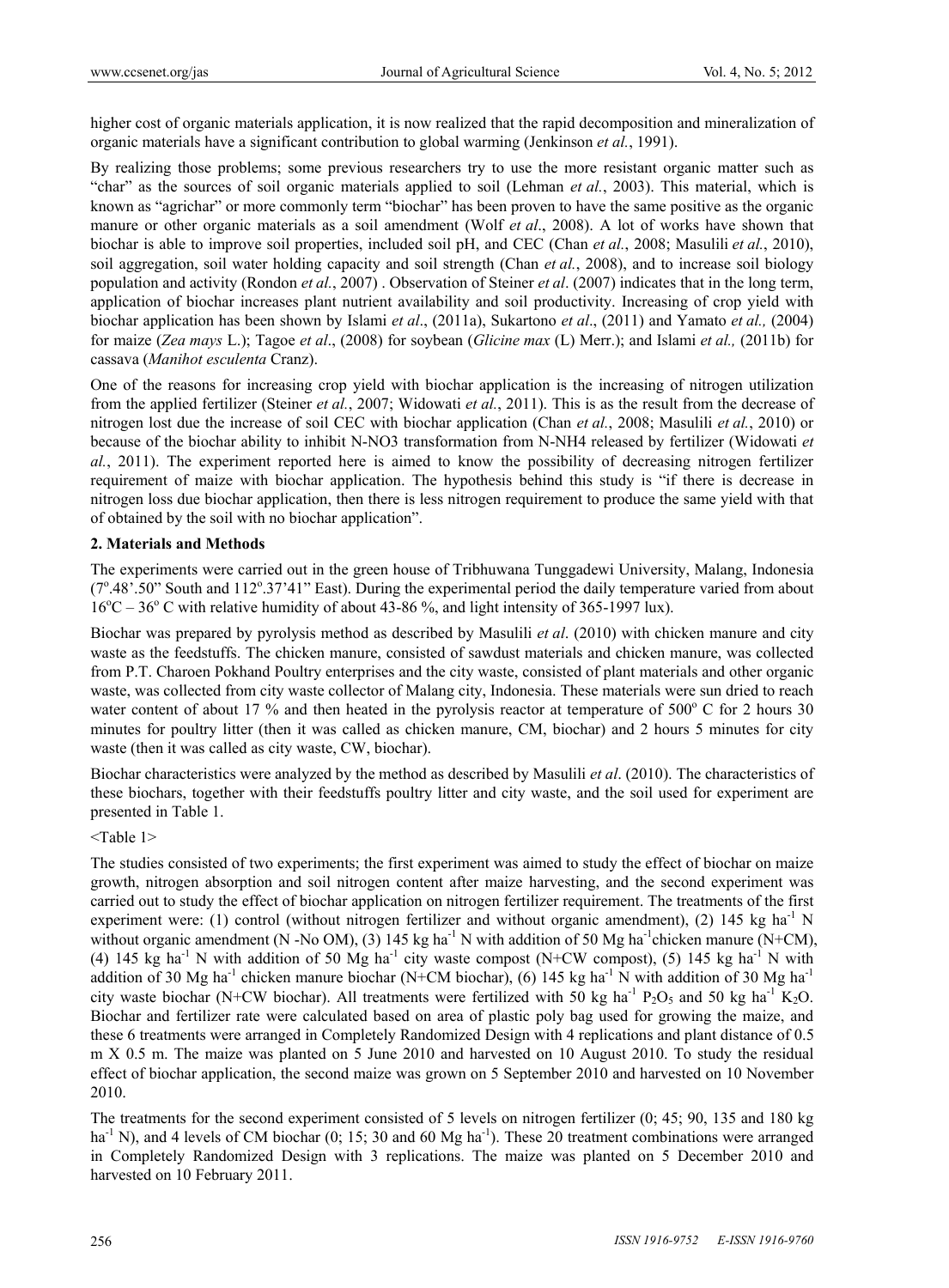The plastic poly bag of about 45 kg capacity with surface diameter of about 30 cm was filled with about 37 kg air dried soil, then biochar was applied and mixed to a depth of about 20 cm, after which it was watered to about field capacity and incubated for 7 days. Two seeds of maize, Bisma cv, were planted in each plastic poly bag, and after 2 weeks the maize was thinned left 1 plant/poly bag. All P, K and 1/3 N rate fertilizers were applied at the planting date, and 2/3 of N rate was applied at 30 days after planting. The maize was watered every 3 days to water content of field capacity, and it was harvested at the end of vegetative growth (65 days).

The data collected were: plant height, stem diameter, dry biomass, root length, nitrogen absorption, and soil properties which include organic C content, nitrogen content, and Cation Exchange Capacity (CEC). Plant height was measured from the soil surface to the highest part of the plant. Dry biomass determination was done by cutting above ground plant, and after which the plant was oven dried at temperature of  $80^{\circ}$ C until it reached constant weight). Root length determination was done by measured all root with the methods of mapping.

Total plant nitrogen was extracted with wet sulfuric acid digestion (Horneck & Miller, 1998) and the nitrogen content in the sample was determined by Kjeldahl method. Then the efficiency of nitrogen fertilization was calculated by equation:

### $F_{\text{eff}} = (N \text{ absorption of the desired maize treatment} - N \text{ absorption of maize the control}) \times 100\%$

# Applied N

Soil organic C content was determined by Walkley and Black wet oxidation method (Soil Survey Laboratory Staff, 1992), nitrogen by Kjeldahl method (Bremner and Mulvaeny, 1982), and CEC was extracted by 1M NH4Oac (buffered at pH 7.0), and exchangeable bases in the solutions were measured using AAS (Shimatzu). Available P was determined by Bray 1 solution.

ANOVA was used for analyzing the data, and if there was significant different, further analysis was done with LSD 5%.

# **3. Results and Discussion**

Nitrogen application, both with and without organic amendment addition, improved plant growth by increasing plant height, stem diameter, root length and dry biomass of maize harvested at the end of vegetative growth (Table 2). Compared to N application only, addition of organic amendments increased root length, but did not significantly influence, plant height, stem diameter, and dry biomass. The same phenomenon was found for total nitrogen absorption. This result indicated the main limiting factors to increase biomass yield in the soil used for the study was nitrogen. Addition of 135 kg ha<sup>-1</sup> N was enough to produce maize dry biomass of about 3 Mg ha<sup>-1</sup>. Therefore, any addition of plant nutrient from organic amendments (Table 3; see also Widowati *et al*., 2011) did not improve (compared to N treatment) maize growth. The increase in root length with organic matter amendments was probably due the improvement of some soil physical properties, as has been suggested by Chan *et al.* (2008).

## <Table 2>

Nitrogen application increased nitrogen absorption (Table 2). Addition of organic amendment to this applied maize nitrogen did not significantly influence nitrogen absorption. The absorption of nitrogen of fertilized maize crops varies from 62.45 kg ha<sup>-1</sup> (nitrogen applied only) to 67.50 kg ha<sup>-1</sup> (N + chicken manure) with the nitrogen absorption of 33.07 kg ha<sup>-1</sup> for the control treatment (No N No OM).

The result (Table 2) shows that the highest fertilizer efficiency was (25.50 %) obtained by CM treatment. This figure does not necessarily reflect the real efficiency of CM treatment; because in this treatment the soil would get a higher nitrogen addition from the manure (see Table 1).

From biomass yield point of view, the growth of the second maize in the soil treated with biochar was better than the N treated soil (No OM). The result presented in Table 3 shows that the soil treated with biochar produced dry biomass of 3.34 Mg ha<sup>-1</sup> (CM biochar) and 3.30 Mg ha<sup>-1</sup> (CW biochar) which were significantly higher than maize biomass produced by N-No OM  $(2.39 \text{ Mg} \text{ ha}^{-1})$ . The second maize biomass produced by CM and CW compost treated soil, on the other hand, did not significantly different from maize biomass produced by N-No OM treated soil. This result indicated that there was a significant residual effect of biochar on the second maize growth, but not with CM and CW compost. Looking from soil properties (Table 4), this growth improvement could be explained from the higher nutrient availability in biochar treated soil, especially N and K.

## <Table 3>

The higher nitrogen in organic amendment treated soil (compared to that of in the N only treated soil and the control) could originated from the nitrogen in the material it self (see Table 1), and to some extent caused by a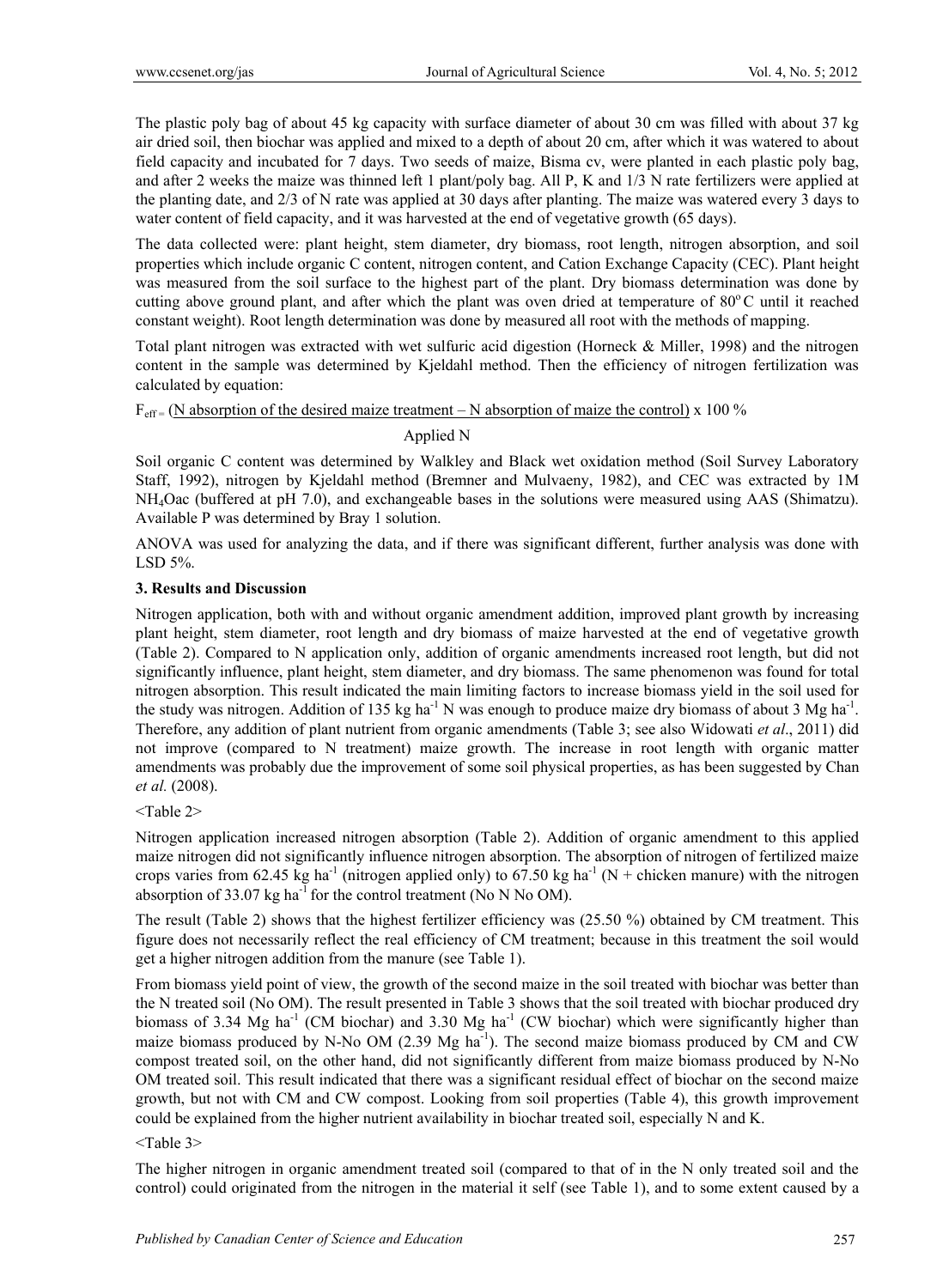lower of nitrogen leaching due increasing of soil cation exchange capacity (e.g. Masulili *et al*., 2010; Liang *et al.*, 2007), which in turn it would decrease plant nutrient lost (especially N-NH $_4^+$  and K<sup>+</sup>). The further increase in soil nitrogen content in the biochar treated soil could be originated from retardation of N-NH<sub>4</sub><sup>+</sup> to N-NO<sub>3</sub><sup>-</sup> transformation in biochar treated soil (Widowati *et al.,* 2011) which will further lowered nitrogen leaching.

The results in Table 3 also shows that soil organic-C in biochar treated soils were higher compared to chicken manure and city waste compost. This result indicated that biochar is organic material that resistant to decomposition as suggested by the previous workers (e.g. Lehman *et al.*, 2003; Chan *et al*., 2008). Furthermore, the data in Table 4 show that amendment application increased available P, exchangeable K, CEC and soil porosity at the harvesting of the first maize, but did not influence soil aggregation. The increase in soil P and K was thought originated from the P and K in material itself (Table 1), and the increase of CEC could be explained from phenolic and carboxyl groups in the organic amendment. After harvesting the second maize, organic C of CM treated soil did not significantly different from the control or N-No OM treated soils. This result indicated that Chicken Manure almost completely decomposed during this study (2 maize growing seasons). The biochar treated soils, on the other hand, had a significantly higher C-organic compared to other treatments. The biochar treated soils also possessed a higher N, exchangeable K and CEC.

<Table 4>

The result presented in Table 5 show that there was an interaction between biochar and nitrogen fertilization to maize biomass yield. Application of biochar without nitrogen fertilizer increased biomass yield from 1.81 Mg ha<sup>-1</sup> (without biochar) to 2.75 Mg ha<sup>-1</sup> (60 Mg ha<sup>-1</sup> biochar). This increase could be come from the addition of plant nutrient from CM biochar, The data presented in Table 1 show that N-total in CM biochar is 1.9%, hence with 60 Mg ha<sup>-1</sup> CM biochar, there would be an addition of about 190 kg ha<sup>-1</sup> N. It is understood that not all of these nitrogen are in the form of available nitrogen, but surely some of these nitrogen could be used for maize growth. The highest maize biomass was about 3.30 Mg ha<sup>-1</sup>, which obtained by 90 kg ha<sup>-1</sup> N application on the 15 Mg ha<sup>-1</sup> CM biochar treated soil. If the soil was not treated with CM biochar, this biomass yield was obtained by 180 kg ha-1 N application. Thus application of CM biochar reduced nitrogen fertilizer requirement of maize. The reduction of nitrogen in this study would, partly come from the addition on N from CM biochar (see Table 1), and to some extend the decrease of nitrogen lost with biochar application (Widowati *et al.*, 2011).

<Table 5>

To calculate the nitrogen requirement at any biochar rate, the data in Table 5 was analyzed with surface curve response, and the resulted equation is (see also Fig. 1):

 $Y = 1,691 + 0,0192 \text{ N} + 0,0273 \text{ B} - 0,000060 \text{ N}^2 - 0,000205 \text{ B}^2 - 0,000094 \text{ NB}$ 

In which Y is maize biomass yield (Mg ha<sup>-1</sup>), N is nitrogen rate (kg ha<sup>-1</sup>), and B is biochar rate (Mg ha<sup>-1</sup>).

With this equation we can calculate that with no biochar application, the highest maize biomass was obtained at 160 kg ha<sup>-1</sup> N which would produce 3.22 Mg ha<sup>-1</sup> maize biomass, and further increasing N rate would decrease the maize yield. In 15 Mg ha<sup>-1</sup> CM biochar treated soil, this biomass yield could be obtained by 90 kg ha<sup>-1</sup> N. The highest biomass yield in this treatment was  $3.37 \text{ Mg}$  ha<sup>-1</sup> which obtained by 140 kg ha<sup>-1</sup> N application.

#### **4. Conclusions**

The results of this study shows that the application of Nitrogen fertilizer, either with or without organic matter amendment increases maize biomass yield. The maize biomass of the first season maize of organic amendment treated soils does not significantly different with that of no organic amendment. However, organic amendment improves soil fertility status, especially increasing C-organic, N, K and CEC. The biomass of the second season maize of biochar treated soil is higher compared to the other treatments. The second experiment shows that biochar application decreases N fertilizer requirement. To produce 3.23 Mg ha<sup>-1</sup> biomass, it requires 90 kg ha<sup>-1</sup> N for 15 Mg ha<sup>-1</sup> CM biochar treated soil, and 160 kg ha<sup>-1</sup> for the non treated soil.

It shall be kept in mind that this conclusion is based on the green house condition. Therefore, any extrapolation to the field shall consider the field condition.

#### **References**

Bremner, J. M., & Mulvaney, C. S. (1982). Nitrogen-total. In: A.L. Page, R.H. Miller, & D.R. Keeney, (Eds.), *Methods of Soil Analyses, Part 2. Chemical and Mineralogical properties,* pp: 595–624. Madison: American Society of Agronomy and Soil Science Society of America Inc.

Chan, K. Y., Van Zwieten, B. L., Meszaros, I., Downie, D. & Joseph, S.(2008). Using poultry litter biochars as soil amendments. *Australian Journal of Soil Research, 46*, 437- 444.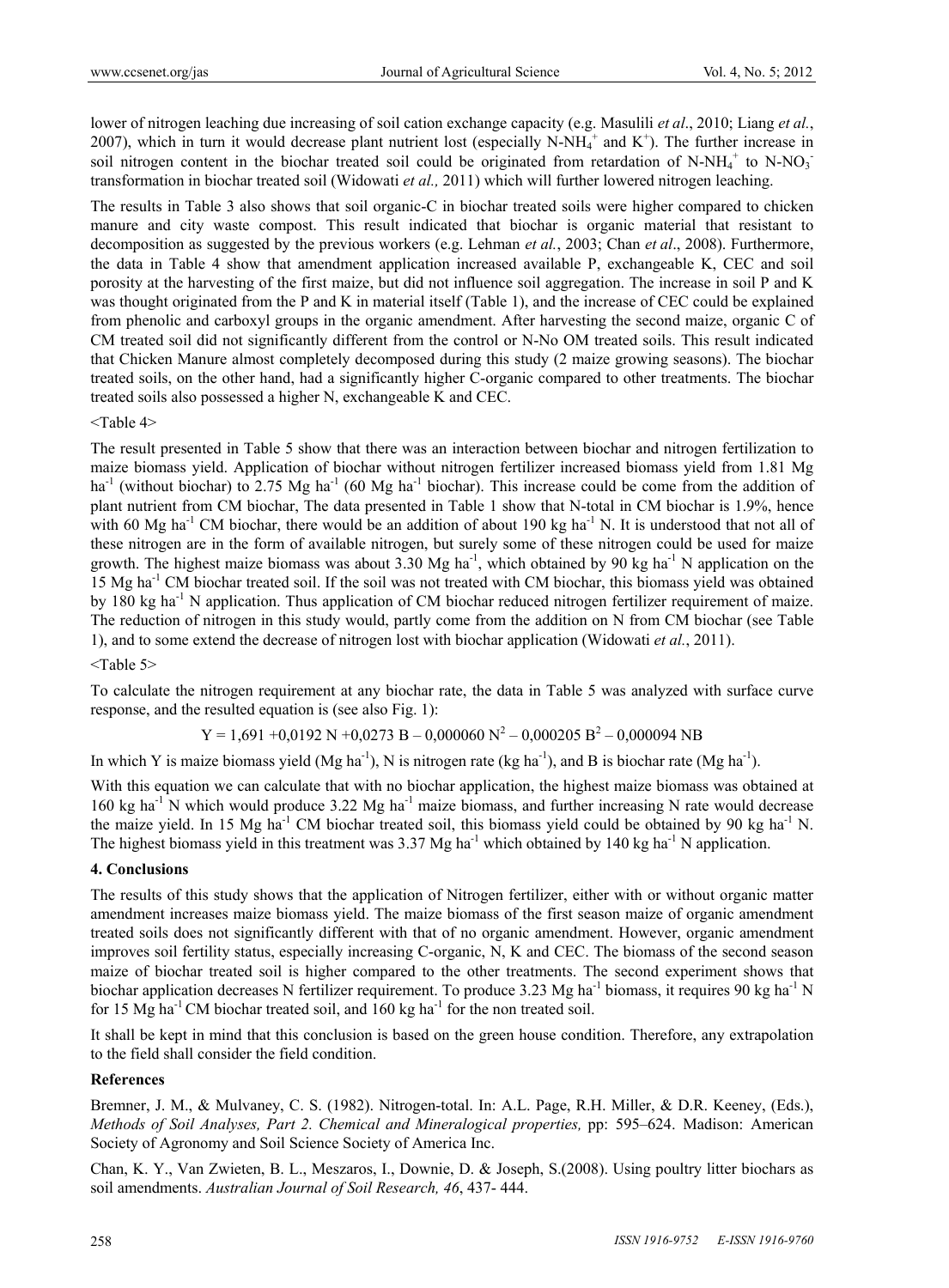Fageria, N. K. & Baligar, V. C. (2005). Enhancing nitrogen use efficiency in crop plants. *Advances in Agronomy, 88*, 97-185.

Haines, R. J. & Naidu, R. (1998). Influence of lime, fertilizer and organic manure on soil organic matter application and soil physical conditions. *Nutrient Cycling in Agroecosystems*, *51*, 123-137.

Jenkinson, D. S., Adams, D. E. & Wild, A. (1991). Model estimate of CO2 from soil in respons to global warming. *Nature, 351*, 304-306.

Islami, T., Guritno, B., Nurbasuki & Suryanto, A. (2011a). Maize yield and associated soil quality changes in cassava + maize intercropping system after 3 years of biochar application. *Journal of Agriculture and Food Technology, 1*, 112-115.

Islami, T., Guritno, B., Nurbasuki & Suryanto, A. (2011b). Biochar for cassava based cropping system in the degraded lands of East Java, Indonesia. *Journal of Tropical Agriculture, 49*, 40- 46.

Lehman, J., da Silva Jr., J. P., Steiner, C., Nehls, T., Zech, W. & Glaser, B. (2003). Nutrient availability and leaching in an archaeological Anthrosol and a Ferralsol of the Central Amazon basin: fertilizer, manure and charcoal amendments. *Plant Soil, 249*, 343-357. http://dx.doi.org/10.1023/A:1022833116184

Liang, B., Lehmann, J., Kinyangi, D., Grossman, J., O'Neill, B., Skjemstad, J. O., Thies, J., Luizao, F. J., Peterson, J., & Neves, E. G. (2006). Black carbon increases cation exchange capacity in soils. *Soil Science Society of America, 70*, 1719–1730. http://dx.doi.org/10.2136/sssaj2005.0383

Liu, E., Changrong, Y., Xurong, M., Wenqing, H., So, H. B., Linping, D., Qin, L., Shuang L. & Tinglu, F. (2010). Long term effect of chemical fertilizer, straw, and manure on soil chemical and biological properties in north-west China. *Geoderma, 150*, 173-180.

Masulili, A., Utomo, W. H. & Syekhfani. (2010). Rice husk biochar for rice based cropping system in acid soil 1. The characteristics of rice husk biochar and its Influence on the properties of acid sulfate soils and rice growth in West Kalimantan, Indonesia. *Journal of Agriculture Science (Canada), 3*, 25-33.

Rondon, M. A., Lehmann, J., Ramirez, J. & Hurtado, M. (2007). Biological nitrogen fixation by common beans (*Phaseolus vulgaris* L.) increases with biochar additions. *Biology and Fertility of Soils, 43*, 699-708. http://dx.doi.org/10.1007/s00374-006-0152-z

Soil Survey Laboratory Staff. (1992). *Soil survey laboratory methods manual*. Soil Survey Investigation Report No. 42, Version 2.0, USDA.

Steiner, C., Teixeira, W.G., Lehmann, J., Nehls, T., de Macedo, J. L. V., Blum, W. E. H.,& Zech, W. (2007). Long effect of manure, charcoal and mineral fertilization on crop production and fertility on highly weathered central amazonian upland soil. *Plant Soil, 291*, 275-290.

Sukartono, Utomo, W. H., Kusuma, Z. & Nugroho, W. H. (2011). Soil fertility status, nutrient uptake, and maize (Zea mays L.) yield following biochar application on sandy soils of Lombok, Indonesia. *Journal of Tropical Agriculture, 49*, 47-52.

Tagoe, S. O., Horiuchi, T. & Matsui, T. (2008). Effects of carbonized and dried chicken manures on the growth, yield, and N content of soybean. *Plant Soil*, *306*, 211- 220.

Vitousek, P. M., Aber, J. D., Howarth, R. W., Likens, G. E., Matson, P. A., Schindler, D. W., Schlesinger, W. H. & Tilman, D. G. (1997). Human alteration of the global nitrogen cycle: Sources and consequences. *Ecological Applications*, 737-750.

Widowati, Utomo, W. H., Soehono, L. A. & Guritno, B. (2011). Effect of biochar on the release and loss of nitrogen from urea fertilization. *Journal of Agriculture and Food Technology, 1*, 127-132.

Woolf, D. (2008). Biochar as a soil amendment: A review of the environmental implications. http://orgprints.org/13268/01/Biochar as a soil amendment - a review.pdf. Retrieved via Internet Explorer Ver. 6, 2 October 2008.

Yamato, M., Okimori, Y., Wibowo, I. F., Anshori, S. & Ogawa, M. (2008). Effects of the application of charred bark of Acacia mangium on the yield of maize, cowpea and peanut, and soil chemical properties in South Sumatra, Indonesia. Soil Science and Plant Nutrition, *52*, 489- 495.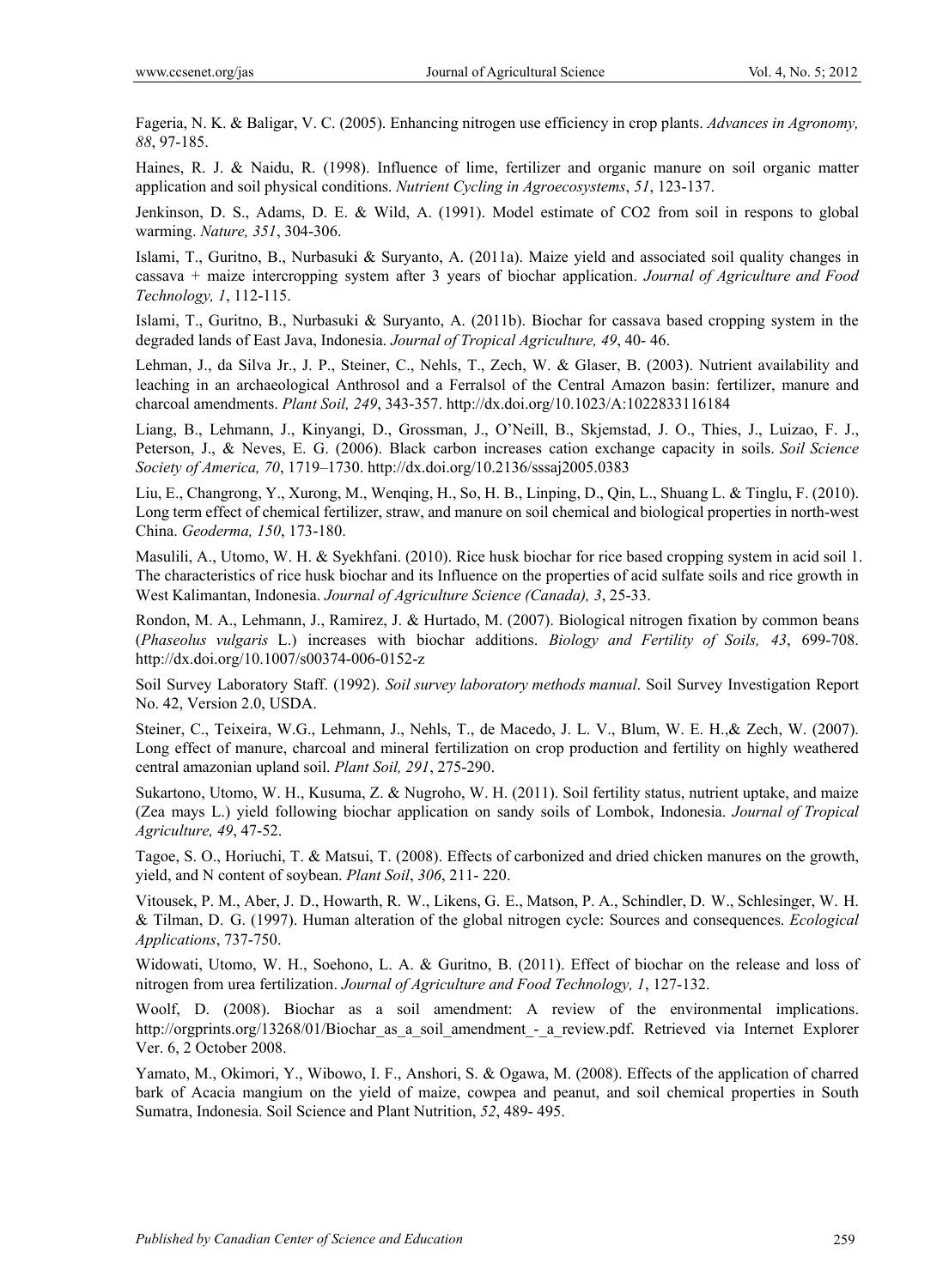| Characteristics                | Soil  | Chicken manure | CW compost | CM biochar | CW biochar |
|--------------------------------|-------|----------------|------------|------------|------------|
|                                |       |                |            |            |            |
| $pH H_2O$                      | 6.37  | 7.1            | 7.9        | 9.0        | 9.6        |
| Organic $-C$ (%)               | 1.46  | 17.61          | 21.43      | 28.13      | 31.41      |
| N Total $(\% )$                | 0.19  | 2.02           | 1.81       | 1.9        | 1.67       |
| C/N                            |       | 8              | 11         | 10         | 18         |
| $P(\% )$                       | 24.38 | 2.77           | 0.35       | 3.77       | 0.72       |
| $K(\%)$                        | 0.75  | 2.44           | 0.82       | 1.48       | 0.93       |
| $CEC$ (cmol kg <sup>-1</sup> ) | 14.02 |                |            | 17.48      | 23.87      |
| Clay $(\% )$                   | 23.67 |                |            |            |            |
| Sand $(\% )$                   | 21    |                |            |            |            |

|  |  |  | Table 1. Some characteristics of soil and organic amendments used in the experiments |
|--|--|--|--------------------------------------------------------------------------------------|
|  |  |  |                                                                                      |

1) the units of available P (Bray 1) in the soil is mg kg<sup>-1</sup>; and for the exchangeable K is cmol kg<sup>-1</sup>

Table 2. Effect of biochar on maize height, stem diameter, root length and dry biomass, and nitrogen absorption at the end of vegetative growth (first season maize)

| Treatment            | Plant<br>height<br>(cm) | <b>Stem</b><br>diameter<br>(cm) | Root<br>length<br>(c <sub>m</sub> )<br>$plan-1$ ) | Dry<br>biomass<br>$(Mg ha^{-1})$ | Total<br>nitrogen<br>absorption<br>$(kg ha^{-1})$ | Efficiency<br>of N<br>fertilization<br>$(\% )$ |
|----------------------|-------------------------|---------------------------------|---------------------------------------------------|----------------------------------|---------------------------------------------------|------------------------------------------------|
| Control              | 99.76 a                 | 1.85a                           | 1.25a                                             | 1.89a                            | 33.07a                                            |                                                |
| N-No OM              | 119.67 b                | $1.98$ ab                       | 1.62 <sub>b</sub>                                 | 3.06 <sub>b</sub>                | 62.45 h                                           | 21.76a                                         |
| N+Chicken manure     | 125.64 <sub>b</sub>     | 2.15 <sub>b</sub>               | 2.30d                                             | 3.29 <sub>b</sub>                | 67.50 <sub>b</sub>                                | 25.50 <sub>b</sub>                             |
| N+City waste compost | 123.27 <sub>b</sub>     | 2.11h                           | 1.95c                                             | 3.08 <sub>b</sub>                | 63.62 h                                           | $22.62$ ab                                     |
| N+CM biochar         | 120.39 b                | 2.10 <sub>b</sub>               | 2.18 cd                                           | 3.09 <sub>b</sub>                | 63.84 b                                           | 22.79 ab                                       |
| N+CW biochar         | 123.42 b                | $2.01$ ab                       | 2.15 cd                                           | 3.11 <sub>b</sub>                | 63.46 <sub>b</sub>                                | 22.51 ab                                       |

1) means followed by the same letters in the same column are not significantly different (p=0.05%)

Table 3. Residual effect of biochar application on maize height, stem diameter, root length, dry biomass, and nitrogen absorption at the end of vegetative growth

| Treatment            | Plant<br>height<br>(cm) | <b>Stem</b><br>diameter<br>(cm) | Root<br>length (cm<br>$plan-1$ ) | Dry<br>biomass<br>$(Mg ha^{-1})$ | Total<br>nitrogen<br>absorption<br>$(kg ha^{-1})$ | Efficiency<br>of N<br>fertilization<br>$(\%)$ |
|----------------------|-------------------------|---------------------------------|----------------------------------|----------------------------------|---------------------------------------------------|-----------------------------------------------|
| Control              | 87.75                   | 1.74a                           | 1.05a                            | 1.68a                            | 33.09 a                                           |                                               |
| N-No OM              | 123.62 <sub>b</sub>     | $2.05$ ab                       | 1.45c                            | 2.39 <sub>b</sub>                | 54.25 b                                           | 15.67a                                        |
| N+Chicken manure     | 123.47 b                | 2.45 <sub>b</sub>               | 1.30 <sub>bc</sub>               | 2.97 <sub>bc</sub>               | 65.63c                                            | 24.10 b                                       |
| N+City waste compost | 123.20 <sub>b</sub>     | 2.43 <sub>b</sub>               | $1.24$ ab                        | 2.85h                            | 64.12c                                            | 22.98 ab                                      |
| N+CM biochar         | 124.35 b                | 2.38 <sub>b</sub>               | 2.07d                            | 3.34c                            | 88.17 d                                           | 40.80c                                        |
| N+CW biochar         | 117.37 b                | 2.41 <sub>b</sub>               | 2.20d                            | 3.30c                            | 85.47 d                                           | 38.80 c                                       |

 $*$ ) means followed by the same letters in the same column are not significantly different ( $p=0,05$ )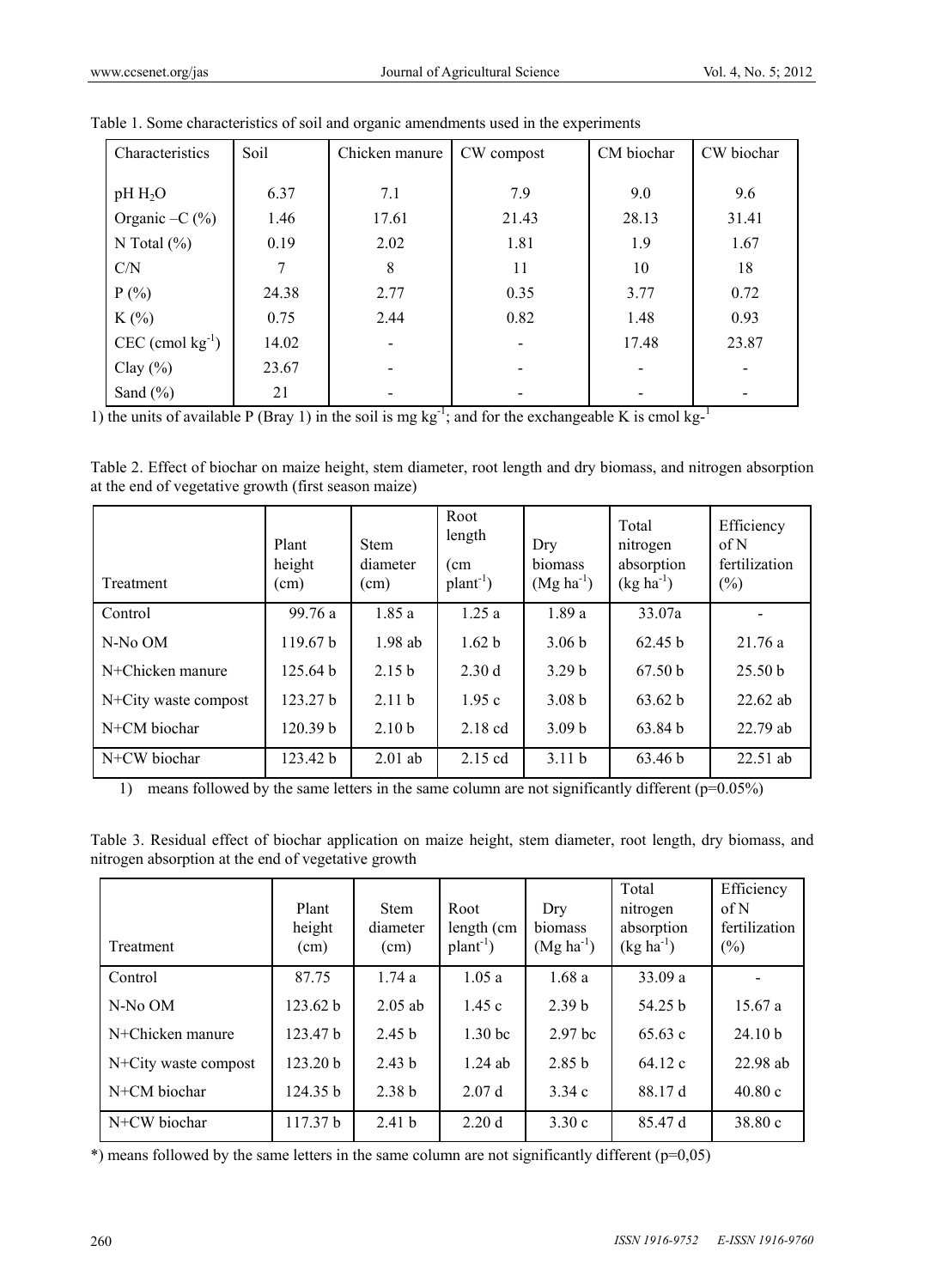|                      |                   | Organic-C         | N                 |                   |                    | Available P        |                    | Exchangeable K           |                    | <b>CEC</b>         |
|----------------------|-------------------|-------------------|-------------------|-------------------|--------------------|--------------------|--------------------|--------------------------|--------------------|--------------------|
| Treatment            |                   | $(\%)$            | $(\%)$            |                   |                    | (ppm)              |                    | $\text{ (cmol kg}^{-1})$ |                    | $\pmod{kg^{-1}}$   |
|                      | 1 <sup>st</sup>   | 2 <sup>nd</sup>   | 1 <sup>st</sup>   | 2 <sup>nd</sup>   | 1 <sup>st</sup>    | 2 <sup>nd</sup>    | 1 <sup>st</sup>    | 2 <sup>nd</sup>          | 1 <sup>st</sup>    | 2 <sup>nd</sup>    |
| Control              | 1.39a             | 1.20a             | 0.11a             | 0.09a             | 21.56a             | 19.45a             | 0.67a              | 0.69a                    | 14.14a             | 13.22 a            |
| N-No OM              | 1.41a             | 1.15a             | $0.18$ ab         | $0.17$ ab         | 22.54a             | 23.54 ab           | 0.75a              | $0.74$ ab                | 13.78a             | 14.18a             |
| N+Chicken manure     | 2.28 <sub>b</sub> | $1.98$ ab         | 0.25 <sub>b</sub> | 0.20 <sub>b</sub> | 36.25 b            | 26.28 b            | $1.16$ ab          | $1.05$ ab                | 17.24ab            | 16.20ab            |
| N+City waste compost | 2.46 <sub>b</sub> | 2.06 <sub>b</sub> | 0.29 <sub>b</sub> | $0.21$ bc         | 34.76 b            | 27.78 <sub>b</sub> | 1.45 <sub>bc</sub> | 1.19 <sub>bc</sub>       | $16.25$ ab         | $17.30$ ab         |
| N+CM biochar         | 3.14d             | 3.14c             | 0.24 <sub>b</sub> | 0.39c             | 40.26 b            | 29.45 <sub>b</sub> | 1.98c              | 2.18c                    | 19.27 <sub>b</sub> | 19.27 <sub>b</sub> |
| N+CW biochar         | 3.21 <sub>d</sub> | 3.18c             | 0.21 <sub>b</sub> | 0.31c             | 38.76 <sub>b</sub> | 30.04 <sub>b</sub> | 2.01c              | 2.14c                    | 19.68 b            | 18.34 b            |

| Table 4. Effect of biochar on some soil properties after the harvesting the first and second maize |  |  |
|----------------------------------------------------------------------------------------------------|--|--|
|                                                                                                    |  |  |

1) Means followed by the same letters in the same column are not significantly different (p=0,05)

Table 5. Effect of FYM biochar and nitrogen application on maize biomass (Mg ha<sup>-1</sup>) at the end of vegetative growth

| CM biochar     | N fertilizer $(kg ha^{-1})$ |                   |            |            |           |  |  |  |
|----------------|-----------------------------|-------------------|------------|------------|-----------|--|--|--|
| $(Mg ha^{-1})$ | 45<br>90<br>135<br>$\theta$ |                   |            |            |           |  |  |  |
| $\theta$       | 1.61a                       | 2.13 <sub>b</sub> | $3.11$ de  | $3.13$ def | 3.23 ef   |  |  |  |
| 15             | 2.06 <sub>b</sub>           | 3.32 f            | 3.31 ef    | $3.29$ ef  | 3.30 ef   |  |  |  |
| 30             | 2.11 <sub>b</sub>           | 2.99d             | 3.26 ef    | 3.24 ef    | 3.28 ef   |  |  |  |
| 60             | 2.75c                       | 3.00 d            | $3.19$ def | 3.28 ef    | $3.29$ ef |  |  |  |

Means followed by the same letters are not significantly different  $(p=0,05)$